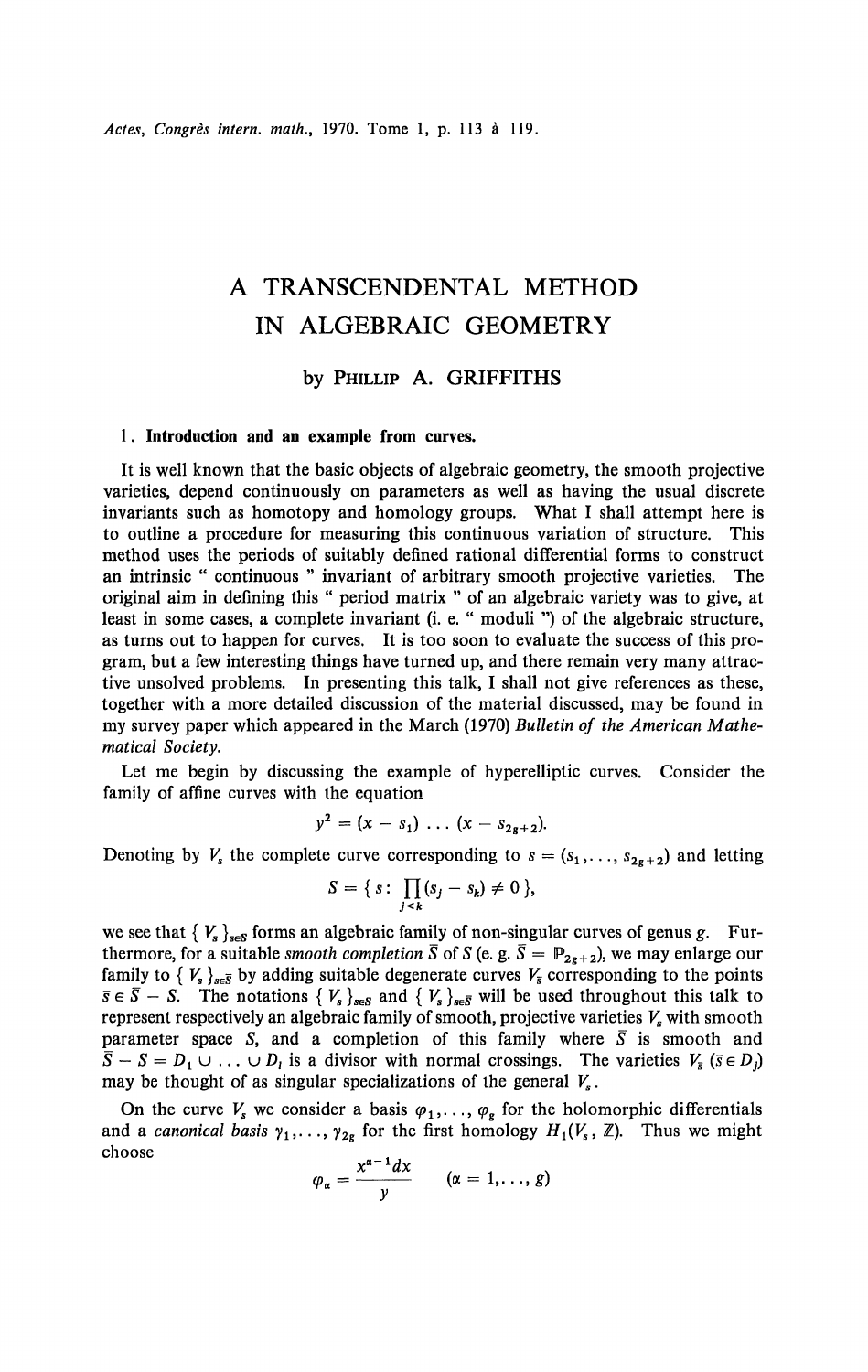

and, upon representing  $V_s$  as a 2-sheeted covering of the x-line, we have the picture

The choice of the  $\{ \varphi_\alpha \}$  is determined up to a substitution  $\varphi_\alpha \to \sum A^{\beta}_\alpha \varphi_\beta$ , det  $(A^{\beta}_\alpha) \neq 0$ , and the  $\{ \gamma_{\rho} \}$  are determined up to a transformation  $\gamma_{\rho} \to \sum_{\rho=1}^{2g} T_{\rho}^{\sigma} \gamma_{\sigma}$  where  $T = (T_{\rho}^{\sigma})$ is a 2g × 2g integral matrix which preserves the intersection matrix  $Q = \begin{pmatrix} 0 & I_g \\ -I_g & 0 \end{pmatrix}$ of the  $\{\gamma_{\rho}\}\$ . Thus  $A \in GL(g, \mathbb{C})$  and  $T \in Sp(g, \mathbb{Z})$ .

We now form the period matrix

$$
\Omega(s) = \left(\begin{matrix} \int_{\gamma_1} \varphi_1 & \cdots & \int_{\gamma_{2g}} \varphi_1 \\ \vdots & \vdots & \vdots \\ \int_{\gamma_1} \varphi_g & \cdots & \int_{\gamma_{2g}} \varphi_g \end{matrix}\right) \mathcal{g},
$$

which is determined up to the equivalence relation

$$
\Omega \sim A \Omega T
$$

arising from the indeterminacy of the { $\varphi_{\alpha}$ } and { $\gamma_{\rho}$ }. Because of the obvious relations

$$
\left\{\begin{aligned}\n\int_{V_s} \varphi_{\alpha} \wedge \varphi_{\beta} &= 0 \\
\sqrt{-1} \int_{V_s} \varphi_{\alpha} \wedge \overline{\varphi}_{\alpha} > 0,\n\end{aligned}\right.
$$

the period matrix  $\Omega(s)$  satisfies the *Riemann bilinear relations* 

$$
\begin{cases} \Omega Q^t \Omega = 0 \\ \sqrt{-1} \Omega Q^t \bar{\Omega} > 0. \end{cases}
$$

Thus, if we let *D* be the set of all  $g \times 2g$  matrices  $\Omega$  which satisfy the Riemann bilinear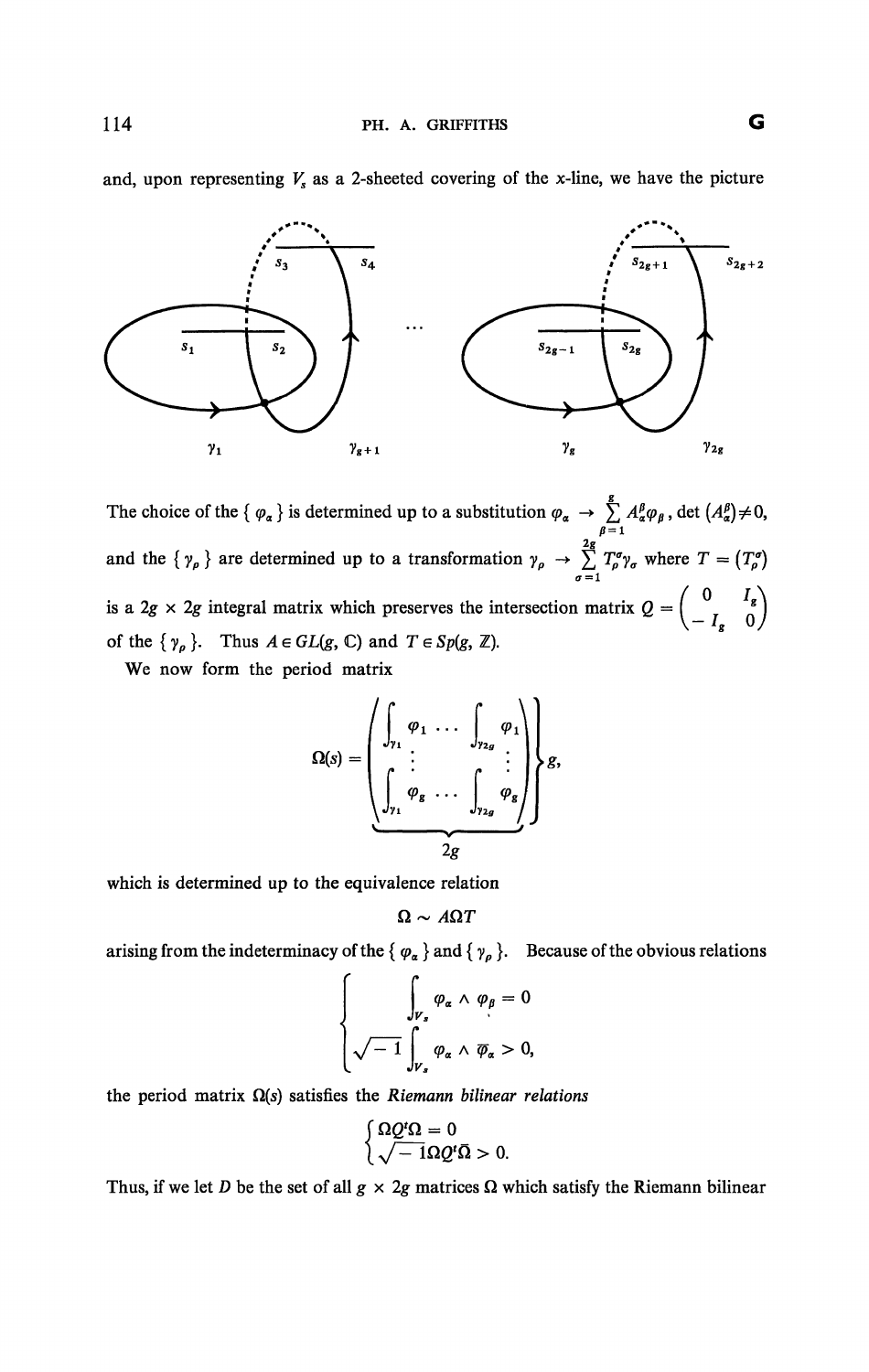relations and with the equivalence  $\Omega \sim A\Omega$  ( $A \in GL(g, \mathbb{C})$ ), we see that the periods of the holomorphic differentials on  $V_s$  lead to the period mapping

$$
\Omega: S \rightarrow D/Sp(g, \mathbb{Z}),
$$

where  $Sp(g, \mathbb{Z})$  acts on D by sending  $\Omega$  into  $\Omega'T^{-1}$ . We recall that D is a complex manifold which is biholomorphic to the Siegel-upper-half-plane of all  $g \times g$  matrices  $Z = X + \sqrt{-1}Y$  with  $Z = {}^{t}Z$ ,  $Y > 0$ . Furthermore, *D* is a homogeneous complex manifold with automorphism group  $Sp(g, \mathbb{R})$  which acts in the same way as  $Sp(g, \mathbb{Z})$ above. For  $g = 1$ , *D* is of course the usual upper half plane.

Here are a few properties of the period mapping:

(a) The point  $\Omega(s)$  depends only on the intrinsic structure of  $V_s$ . Furthermore,  $\Omega(s) = \Omega(s')$  if, and only if, the curves  $V_s$  and  $V_{s'}$  are isomorphic (Torelli's theorem). Thus the period matrix gives a complete invariant for non-singular curves.

To discuss the next two properties, we need to digress a little about the monodromy group of a family of smooth algebraic varieties. In the case of our family of hyperelliptic curves, the canonical basis  $\{ \gamma_{p} \}$  of  $H_1(V_s, \mathbb{Z})$  will change when we displace  $V_s$ around a closed path in the parameter space *S.* More precisely, fixing a base point  $s_0 \in S$  and letting  $V = V_{s_0}$ , the fundamental group  $\pi_1(S)$  acts on the homology  $H_1(V, \mathbb{Z})$ . As is always the case, this action preserves the intersection pairing on homology, and we have then the monodromy representation

$$
\pi_1(S) \stackrel{\text{def}}{\rightarrow} \text{Aut}(H_1(V, \mathbb{Z})) \stackrel{\text{def}}{\rightarrow} \text{Aut}(D)
$$
\n
$$
\begin{array}{c}\n||\int \text{Sp}(g, \mathbb{Z})\n\end{array}
$$

The image  $\Gamma = \rho(\pi_1(S))$  will be called the *monodromy group*.

*(b)* For  $g = 1$ , the monodromy group is of finite index in  $SL(2, \mathbb{Z}) \cong Sp(1, \mathbb{Z})$ (For an arbitrary family of elliptic curves,  $\Gamma$  is either a finite group or is of finite index in  $SL(2, \mathbb{Z})$ ). This result should be interpreted as being a first suggestion that the monodromy group in an algebraic family of algebraic varieties has extremely remarkable properties.

*(c) A* further indication of this is the " rigidity property ", due to Grothendieck in this case. This states that if we have two families of curves  $\{V_s\}_{s\in S}$ ,  $\{V'_s\}_{s\in S}$  with the same parameter space *S*, with  $V_{s_0} = V'_{s_0}$ , and with the same monodromy representations  $\rho$  and  $\rho'$ , then the period mappings  $\Omega$  and  $\Omega'$  are the same. In other words, the period mapping is determined by the monodromy representation plus its value at one point.

*(d)* The next property may perhaps be thought of as relating algebraic geometry to group representations. We recall that the study of the discrete series representations of the automorphism group  $Sp(g, \mathbb{R})$  is intimately related to the construction of certain  $\Gamma$ -invariant meromorphic functions on *D*. If  $\psi$  is one such *automorphic function,* then the composite

 $\psi \circ \Omega$ 

turns oui to be a *rational* function on *S.* Roughly speaking, we may say that the study of  $L^2(Sp(g, \mathbb{R}))$  leads to functions which uniformize the period mapping (" automorphic function property ").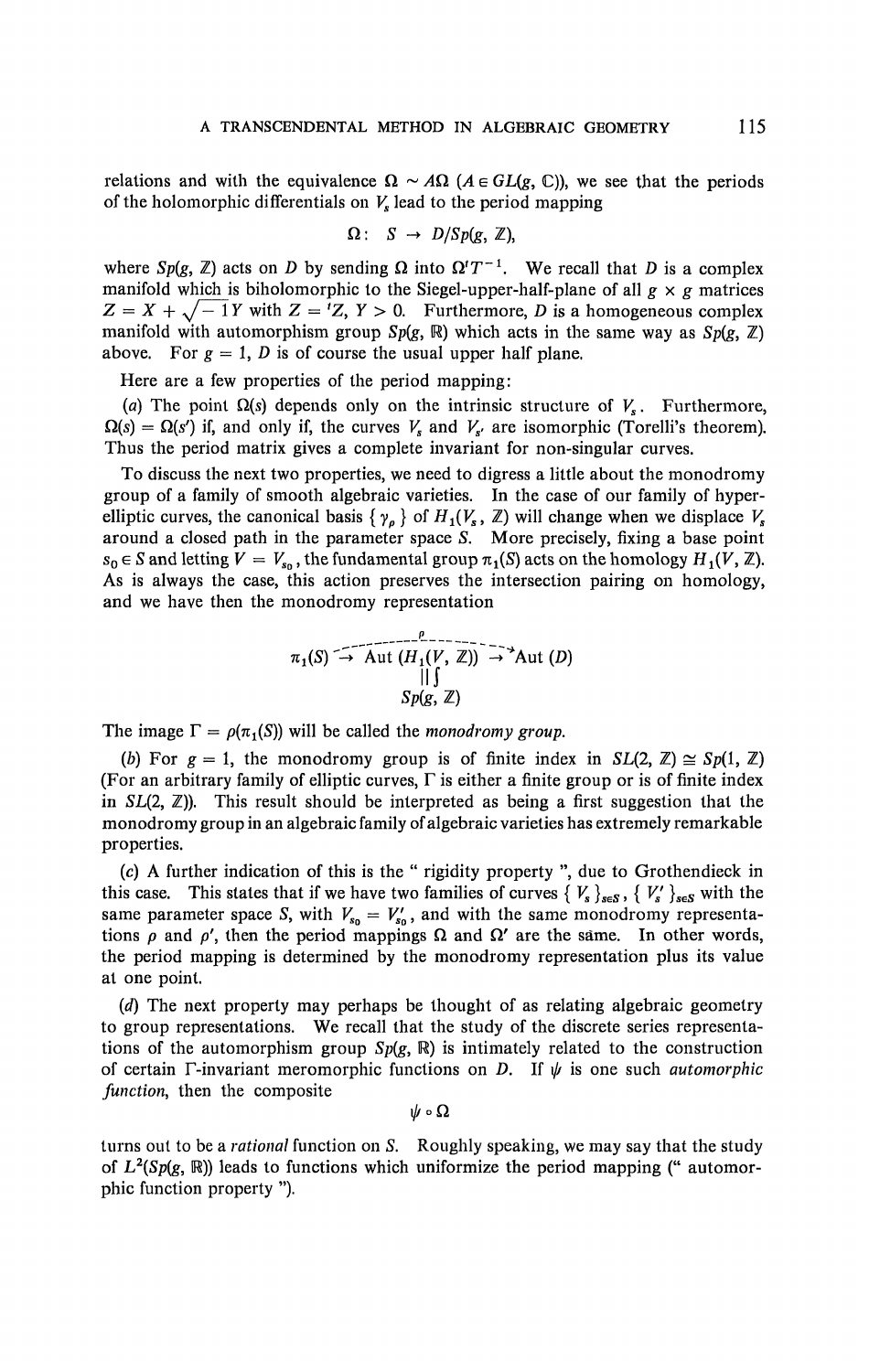The proofs of properties *(b), (c), (d)* above may be based on studying asymptotically the period matrix  $\Omega(s)$  as *s* tends to a point  $\bar{s} \in \overline{S} - S$ . More precisely, a neighborhood in *S* of a point  $s \in S - S$  will be a *punctured polycylinder* 

$$
P^* \cong \underbrace{\Delta^* \times \ldots \times \Delta^*}_{k} \times \underbrace{\Delta \times \ldots \times \Delta}_{m-k}
$$

where  $\Delta$  is a unit disc in C,  $\Delta^* = \Delta - \{0\}$  is the punctured disc, and dim  $S = m$ . By localizing the period mapping at infinity, we will have a holomorphic mapping

$$
\Omega: P^* \to D/\Gamma
$$

where we are interested in the behavior of  $\Omega(s)$  as  $\|\cdot\| \to 0$  ( $s = (s_1, \ldots, s_m) \in P^*$ ). This asymptotic analysis of the period mapping is a purely function-theoretic problem which, in the end, should provide the best general method for proving the various global properties of  $\Omega$  including the analogues of (b)-(d) above.

#### 2. **Construction and elementary properties of the period mapping.**

We first observe that giving a  $g \times 2g$  matrix  $\Omega$  with the condition rank ( $\Omega$ ) = g and the equivalence relation  $\Omega \sim A\Omega$  ( $A \in GL(g, \mathbb{C})$ ) is the same as giving a point  $\Omega \in G(g, 2g)$ , the Grassmann variety of g-planes in  $\mathbb{C}^{2g}$ . In fact, the point  $\Omega$  is the point in  $\mathbb{C}^{2g}$  spanned by the row vectors of the matrix  $\Omega$ . Thus, giving the period matrix  $\Omega(s)$ above is the same as giving a g-dimensional subspace of  $H^1(V, \mathbb{C})$ , this subspace being determined up to the monodromy group  $\Gamma$ . It is now easy to see that this g-dimensional subspace is simply the g-plane

$$
H^{1,0}(V_{\scriptscriptstyle\bullet})\subset H^1(V_{\scriptscriptstyle\bullet},\,\mathbb{C})
$$

spanned by the holomorphic 1-forms, followed by the identification

$$
H^1(V_s, \mathbb{C}) \cong H^1(V, \mathbb{C})
$$

which is determined up to  $\Gamma$ . Thus, giving the period matrix  $\Omega(s)$  is equivalent to giving the g-dimensional subspace  $H^{1,0}(V_s, \mathbb{C})$  of  $H^1(V, \mathbb{C})$ , and both of these are determined up to the monodromy group.

In general, let  ${V_s}_{s \in S}$  be a family of smooth, projective algebraic varieties, and introduce the notations,  $E = H^n(V_{s_0}, \mathbb{C})$ ,  $E_{\mathbb{R}} = H^n(V_{s_0}, \mathbb{R})$ ,  $E_{\mathbb{Z}} = H^n(V_{s_0}, \mathbb{Z})$ . Using standard Kähler manifold theory we find that the cup product on  $H^*(V, \mathbb{C})$  together with the Kahler class of the projective embedding give rise to a non-degenerate bilinear form

$$
Q: E \otimes E \to \mathbb{C}
$$

which is rational on  $E_{\bar{z}}$ , is invariant under the monodromy group  $\Gamma$ , and satisfies  $Q(e, e') = (-1)^n Q(e', e)$ . We will denote by *G*,  $G_{\mathbb{R}}$ ,  $G_{\mathbb{Z}}$  respectively the automorphism groups of E,  $E_R$ ,  $E_Z$  which preserve the bilinear form  $\overline{Q}$ .  $\overline{G}_C$  is a complex semi-simple algebraic group,  $G_{\mathbb{R}}$  is a real form of  $G_{\mathbb{C}}$ , and  $G_{\mathbb{Z}}$  is an arithmetic subgroup of  $G_{\mathbb{R}}$ such that the monodromy group  $\Gamma \subset G_{\mathbb{Z}}$ .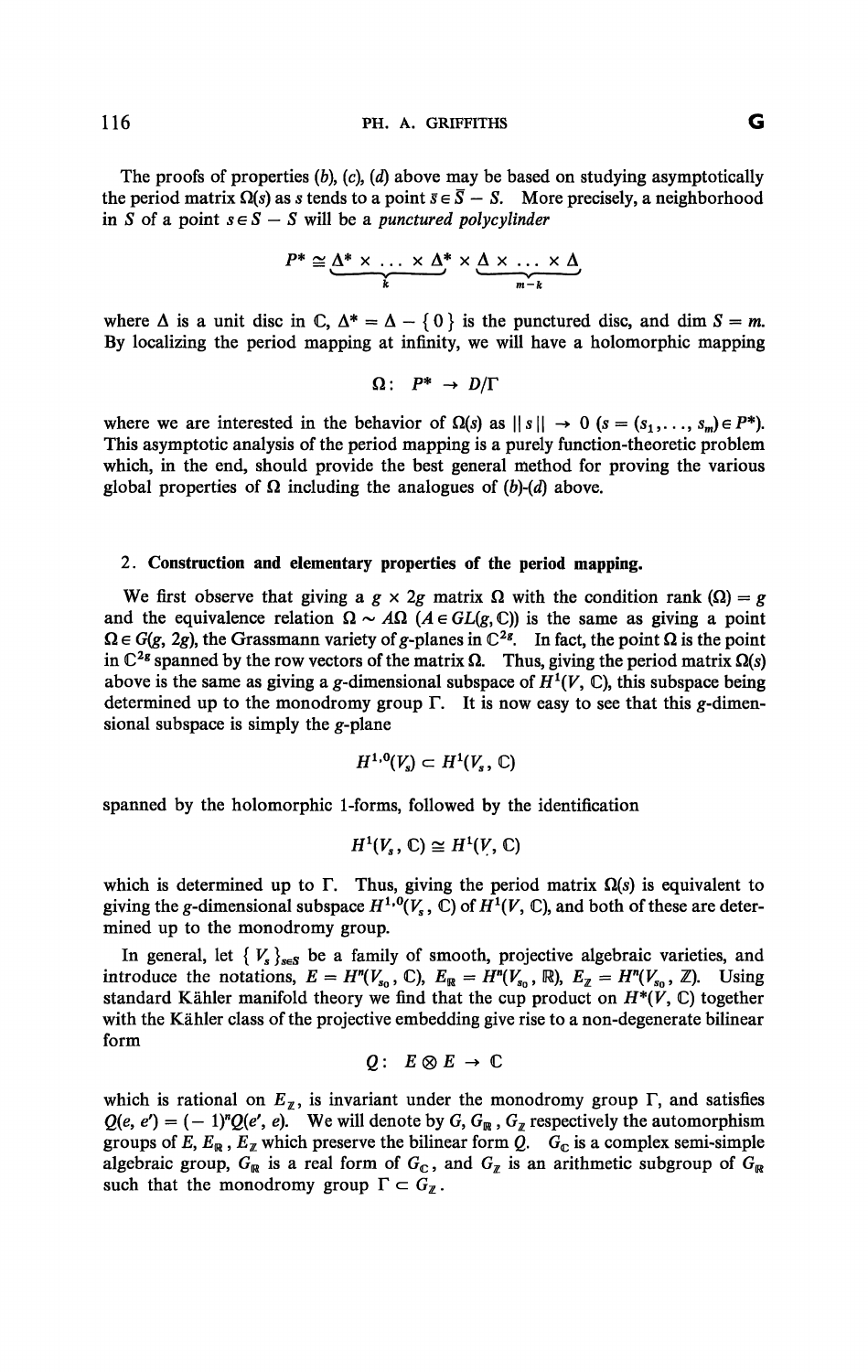From Hodge theory we recall the *Hodge decomposition* 

$$
H^n(V_s, \mathbb{C}) = \bigoplus_{p+q=n} H^{p,q}(V_s) \qquad (H^{p,q}(V_s) = \overline{H^{q,p}(V_s)}),
$$

and using this we define the *Hodge filtration*  $F^0(V_s) \subset \ldots \subset F^n(V_s) = H^n(V_s, \mathbb{C})$  by the formula

$$
F^{p}(V_s) = H^{n,0}(V_s) + \ldots + H^{n-p,p}(V_s).
$$

Using the Kodaira-Spencer continuity theorem, it follows that  $F^p(V_s)$  is a continuously varying subspace of  $H^n(V_s, \mathbb{C})$ . Consequently, if we identify all  $H^n(V_s, \mathbb{C})$  with  $E = H^n(V_{s_0}, \mathbb{C})$  and let  $F(E)$  be the *flag manifold* of all filtrations  $F^0 \subset \ldots \subset F^n = E$ ,  $\dim F^p = \dim F^p(V_s)$ , then we have a continuous mapping

$$
\Omega\colon\ S\to F(E)/\Gamma
$$

which is the first form of the general period mapping. It will be convenient to write  $\Omega(s) = (\Omega^0(s), \dots, \Omega^n(s))$  where the  $\Omega^p(s)$  are subspaces of  $F(E)$  taken modulo  $\Gamma$ . Using the structure equations of the Kodaira-Spencer-Kuranishi theory of deformation of complex structure, it follows that  $\Omega(s)$  varies holomorphically with  $s \in S$ .

The period mapping  $\Omega$  will satisfy three bilinear relations, two of which are classical and generalize the Riemann-bilinear relations, and one which is non-classical but which is crucial for understanding the general period mapping. Recalling the bilinear form *Q* mentioned above, these bilinear relations are

$$
Q(\Omega^p, \Omega^{n-p-1}) = 0
$$

(II) 
$$
(\sqrt{-1})^n Q(\Omega^p, \overline{\Omega}^p) > 0
$$
 *Hodge-Riemann bilinear relations*

(III)  $Q(d\Omega^p, \Omega^{n-p-2}) = 0$  infinitesimal bilinear relation.

The first relation is self-explanatory; the second means that, for any choice of basis  $\{e_{\alpha}\}\$ for  $\Omega^p$ , the Hermitian matrix

$$
(\sqrt{-1})^n Q(e_\alpha, e_\beta)
$$

is non-singular and has a fixed signature; and the third bilinear relation means that

$$
Q\left(\frac{\partial}{\partial s_j}\left\{\,\Omega^p(s)\,\right\},\ \Omega^{n-p-2}(s)\right)=0
$$

where  $(s_1, \ldots, s_n)$  are local coordinates on *S*.

Suppose now that we let  $\check{D}$  be the algebraic variety of all points  $(F^0, \ldots, F^n) \in F(E)$ which satisfy (I), and let *D* be the open set in  $\check{D}$  of all points which satisfy (II). Then  $\tilde{D}$  is acted on transitively by the group  $G_c$ , and D turns out to be the  $G_R$  orbit of a suitable point in  $\check{D}$ . Thus we have a diagram

$$
\begin{array}{ccc}\nD & \subset \tilde{D} \\
|| & || \\
G_{\mathbb{R}}/H & \subset G_{\mathbb{C}}/B\n\end{array} \quad (H = G_{\mathbb{R}} \cap B)
$$

where *B* is a parabolic subgroup of  $G_c$  and *H* is a compact subgroup of  $G_R$ . In the case of elliptic curves,  $D \subset \tilde{D}$  is the upper-half-plane  $z = x + iy$ ,  $y > 0$  embedded in  $P_1 = C \cup \{\infty\}$ . The group  $G_C$  is the group of linear fractional transformations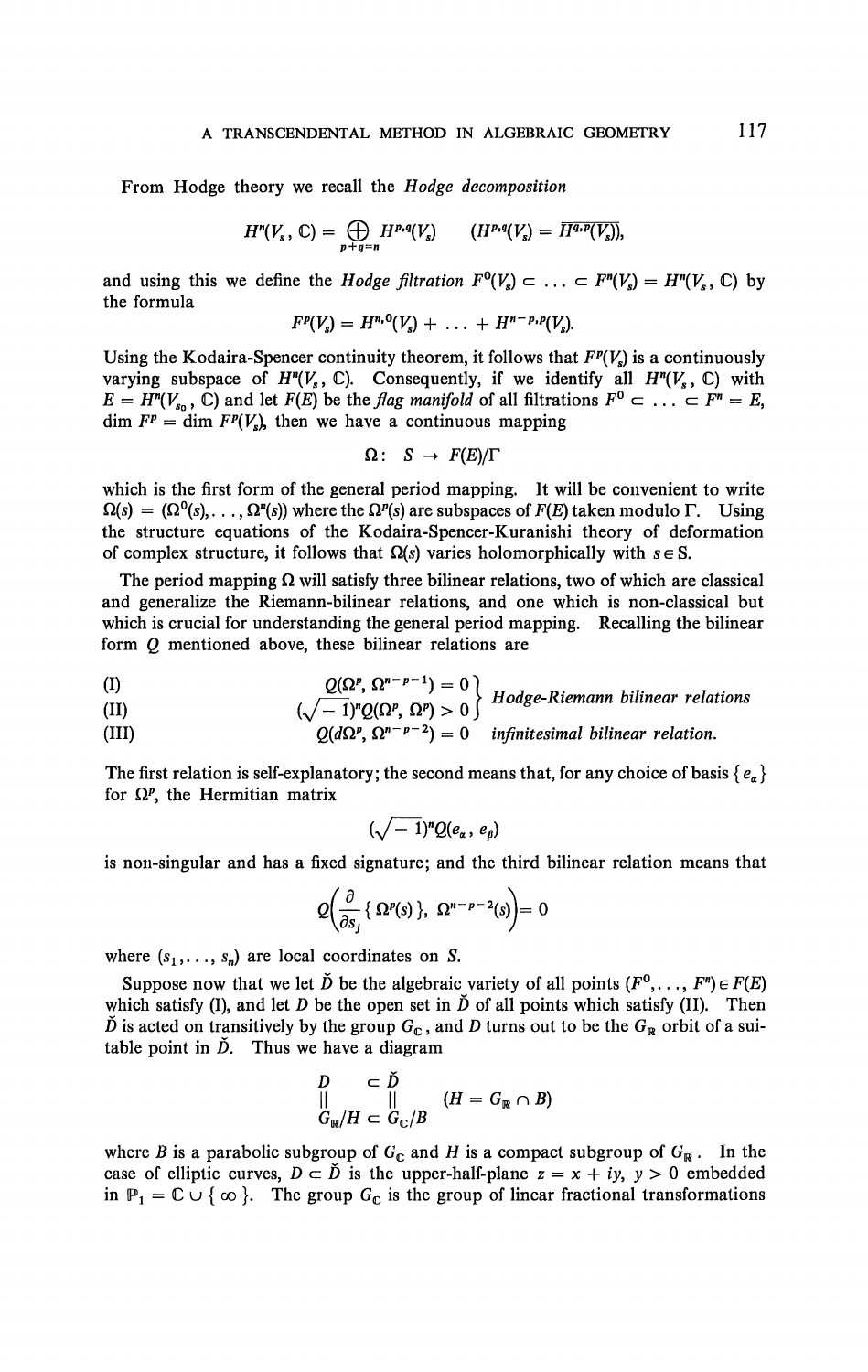$z \rightarrow az + b/(cz + d)$ ,  $G_{\mathbb{R}}$  is the subgroup of real transformations, and *D* is the  $G_{\mathbb{R}}$ orbit of  $\sqrt{-1}$ . Since  $\Gamma \subset G_{\mathbb{Z}}$ , the monodromy group is a discrete subgroup of  $G_{\mathbb{R}}$ and acts properly discontinuously on *D.* Consequently, *D/T* is an analytic space and the period mapping is a holomorphic mapping

$$
\Omega\colon S\to D/\Gamma.
$$

In the case of curves, *D* is biholomorphic to a bounded domain in  $\mathbb{C}^{g(g+1)/2}$ . However, for  $n > 1$ , *D* is no longer a bounded domain and consequently the holomorphic mappings into *D* will *not* have the strong function-theoretic properties (e. g. normal families) which are present when *D* is a bounded domain. However, if we consider only the mappings into *D* which satisfy the infinitésimal bilinear relation (III), then it is increasingly becoming clearer that these have the qualitative properties of mappings into a bounded domain. Thus, e. g., a holomorphic mapping

$$
\Phi: \Delta^* \to D
$$

of the punctured disc  $0 < |t| < 1$  in *D* which satisfies (III) will extend continuously across  $t = 0$ . A much deeper recent result is due to Wilfried Schmid, who has proved that an arbitrary holomorphic mapping

$$
\Phi: \Delta^* \to D/G_{\mathbb{Z}}
$$

which satisfies (III) is, when  $|t| \to 0$ , strongly asymptotic to an orbit

$$
\exp\left(\frac{\log t}{2\pi\sqrt{-1}}N\right)\Omega_0
$$

where *N* is a very special nilpotent transformation of  $E_z$  and  $\Omega_0$  is a point in *D*. From this it follows that the asymptotic analysis of these periods of algebraic integrals is reduced to a problem in Lie groups.

#### 3. **Deeper properties and open questions concerning the period mapping.**

We want to discuss the analogues of the properties *(a)-(d)* for the periods of the elliptic curve in the general case of a period mapping

$$
\Omega: S \to D/\Gamma
$$

arising from an algebraic family  $\{V_s\}_{s \in S}$  of algebraic varieties.

(a) Of course the point  $\Omega(s) \in D/\Gamma$  depends only on the intrinsic structure of  $V_s$ . However, except for curves there is essentially nothing general known about the global equivalence relation determined by  $\Omega$ . There is some heuristic evidence that, in general, the equivalence relation might be closely related to birational equivalence; i. e. the " Torelli property '' should hold in general. Along these lines, it is perhaps an easier problem to determine the equivalence relation infinitesimally; i. e. to find the kernel of the differential  $d\Omega$ . The best example known here seems to be when the *Vs* are smooth hypersurfaces in projective space. Then, except for the obvious example of cubic surfaces, the differential  $d\Omega$  is injective on the biregular moduli space of the  $V_s$ (" local Torelli property ").

The dual problem to finding the equivalence relation of  $\Omega$  is to determine which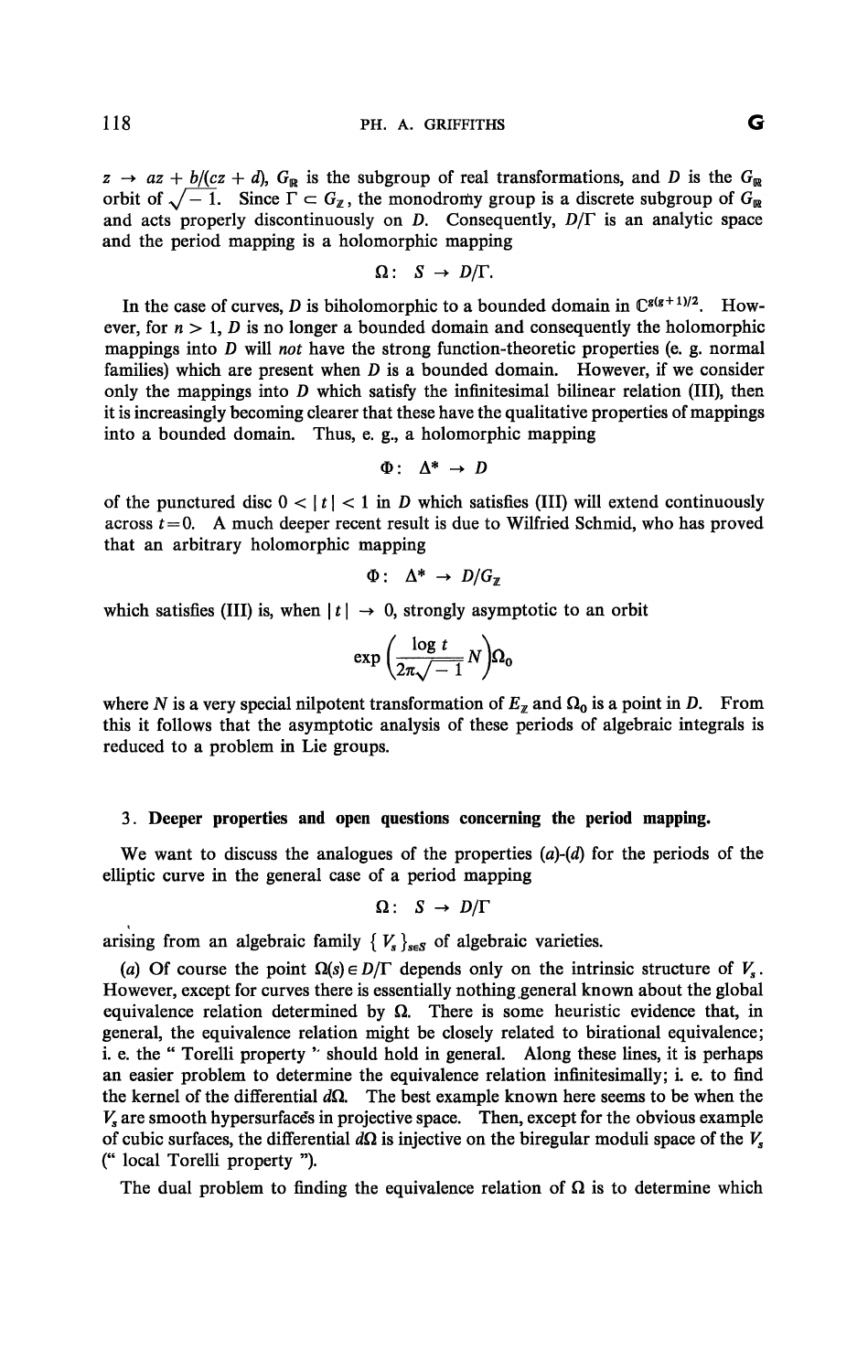points of *D* come from algebraic varieties. When *D* is the Siegel upper-half-plane, even though not every point  $\Omega \in D$  is the period matrix of a curve, it is obviously the case that every  $\Omega$  is the period matrix of an abelian variety and therefore may be said to come from algebraic geometry. However, this is essentially the only case when all points are a period matrix of some algebraic variety, and to my knowledge there is not yet even a plausible candidate for the set of points in *D* which arise from algebraic geometry.

*(b)* Concerning the " size " of the monodromy group *T,* we have Deligne's theorem that  $\Gamma$  is semi-simple and the result that the image  $\Omega(S)$  has finite volume in  $D/\Gamma$ . From this it follows that if  $\Gamma'$  is any larger discrete subgroup of  $G_R$  which leaves invariant the inverse image  $\pi^{-1}(\overline{\Phi(S)})$  for  $\pi: D \to D/\Gamma$  the projection, then  $\Gamma$  is of finite index in  $\Gamma'$ . These facts, plus a few examples, indicate that it might be the case that there is a semi-simple subgroup  $G_0$  of  $G_0$  such that the monodromy group is commensurable with  $G'_\mathbb{Z} = G_{\mathbb{Z}} \cap G'_\mathbb{Q}$  (recall that this means that  $\Gamma \cap G'_\mathbb{Z}$  is of finite index in both  $\Gamma$ and  $G'_n$ ). The available evidence certainly indicates that  $\Gamma$  should be large.

(c) Matters are somewhat better regarding the " rigidity property ", which states that the period mapping  $\Omega$  :  $S \to D/\Gamma$  is determined by its value at one point together with the induced map  $\Omega_* : \pi_1(S) \to \Gamma$ . This property was proved by myself for an arbitrary holomorphic mapping  $\Omega$  satisfying the infinitesimal bilinear relation (III) but making the strong assumption that *S* is complete. Then Deligne proved the result in case  $\Omega$  arises from a family  $\{V_s\}_{s \in S}$  of algebraic varieties. The result for a general holomorphic mapping  $\Omega$  satisfying (III) follows from Schmid's nilpotent orbit theorem mentioned above.

*(d)* Given a period mapping  $\Omega: S \to D/\Gamma$ , it is expected that the equivalence relation given by  $\Omega$  is at least an algebraic equivalence relation; i. e. there should exist a sub-field  $\mathscr{R}_\Omega$  of the field  $\mathscr{R}$  of rational functions on *S* such that  $\Omega(s) = \Omega(s')$  if, and only if,  $\psi(s) = \psi(s')$  for all  $\psi \in \mathcal{R}_{\Omega}$ . Furthermore, by analogy with the classical case  $n = 1$ , it is to be hoped that  $\mathcal{R}_{\Omega}$  arises by composing the mapping  $\Omega$  with something on *D/T.* More precisely, we should like it to be the case that the discrete series representations in  $L^2(G_\mathbb{R})$  lead to the construction of some " analytic objects " on  $D/\Gamma$  which, upon composition with  $\Omega$ , yield  $\mathcal{R}_{\Omega}$ . This is a problem of fundamental importance, which may well be related to the question mentioned above of saying which points of *D* come from algebraic geometry, and about which nothing really is known. What is known is that the discrete series part of  $L^2(G_\mathbb{R})$  seems to lead to " automorphic cohomology " on *D/T,* but it is a mystery as to what this might have to do with algebraic geometry.

These problems mentioned here are discussed in more details in the survey paper referred to at the beginning of this talk. This survey paper also contains some conjectures not discussed above as well as the references for all of the material presented.

> Institute for Advanced Study Department of Mathematics, Princeton, N. J. 08540 (U. S. A.)